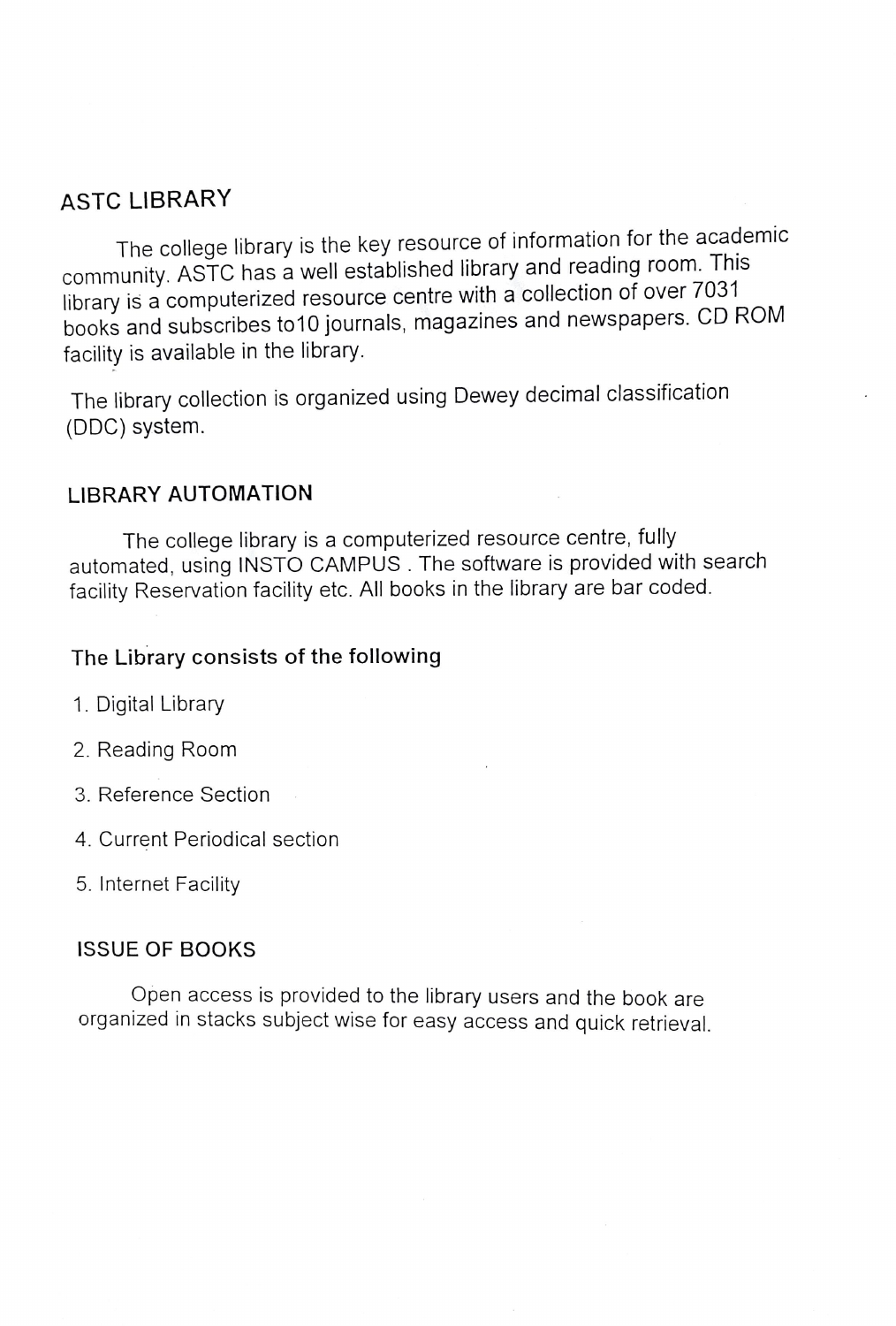# THE ISSUE DETAILS ARE AS FOLLOWS

Students : 4 books

Teaching Faculty: 5 books

## LIBRARY TIMING

The library is open on all working days expect Sundays and general holidays

Monday - Saturday: 9.00am - 4.30pm

## COLLECTIONS

| •Total number of Books                 | : 7031         |
|----------------------------------------|----------------|
| • Total number of Titles               | :4700          |
| •Total number of Reference collections | : 2670         |
| •Total number of CD's                  | : 249          |
| •Total number of Textbooks             | : 424          |
| •Total number of Journals              | : 10           |
| •Total number of News papers           | $\therefore$ 4 |
| Total number of Encyclopedia           | $\cdot$ 450    |

# LIST OF FURNITURE IN THE LIBRARY

| $\bullet$ Tables  | 14           |
|-------------------|--------------|
| $\bullet$ Chairs  | :50          |
| •Book Racks       | 6            |
| •Journal Stand    | $\mathbf{1}$ |
| •Almirah          | 8            |
| •Computer         | $\cdot$ 2    |
| •Fans             | 8            |
| $\bullet$ Printer |              |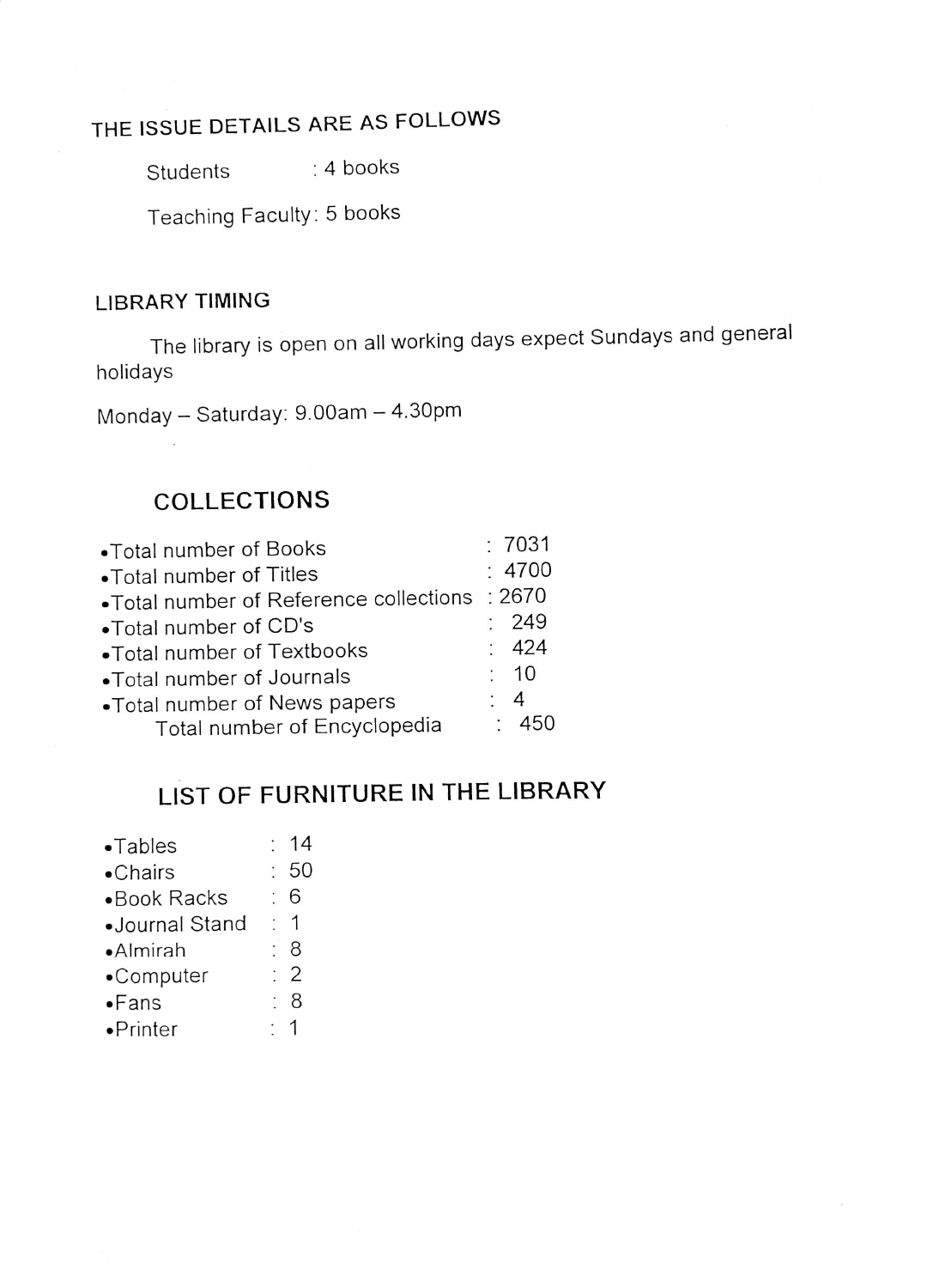# LIST OF JOURNALS

 $\tilde{\cal{E}}$ 

| <b>SI</b> | <b>NAME OF JOURNALS</b>                          |
|-----------|--------------------------------------------------|
| <b>No</b> |                                                  |
|           | Edutracks (monthly)                              |
| 2         | Journal of community guidance and                |
|           | research(3 issues/yearly)                        |
| 3         | Tattvaloka (Monthly)                             |
|           | <b>INDIAN ACADEMY OF SCIENCE JOURNALS</b>        |
| 4         | Current science (fortnightly)                    |
| 5         | Journal of chemical sciences(bi monthly)         |
| 6         | Journal of biosciences(quarterly)                |
|           | Pramana: journal of physics(monthly)             |
| 8         | Resonance: journal of science eduation (monthly) |
| 9         | Proceedings (mathematical science) (monthly)     |
| 10        | Indian adult education (3issues yearly)          |

 $\ddot{\phantom{a}}$ 

 $\omega_{\rm d}$  and  $57:$  $\overline{\mathcal{C}}$